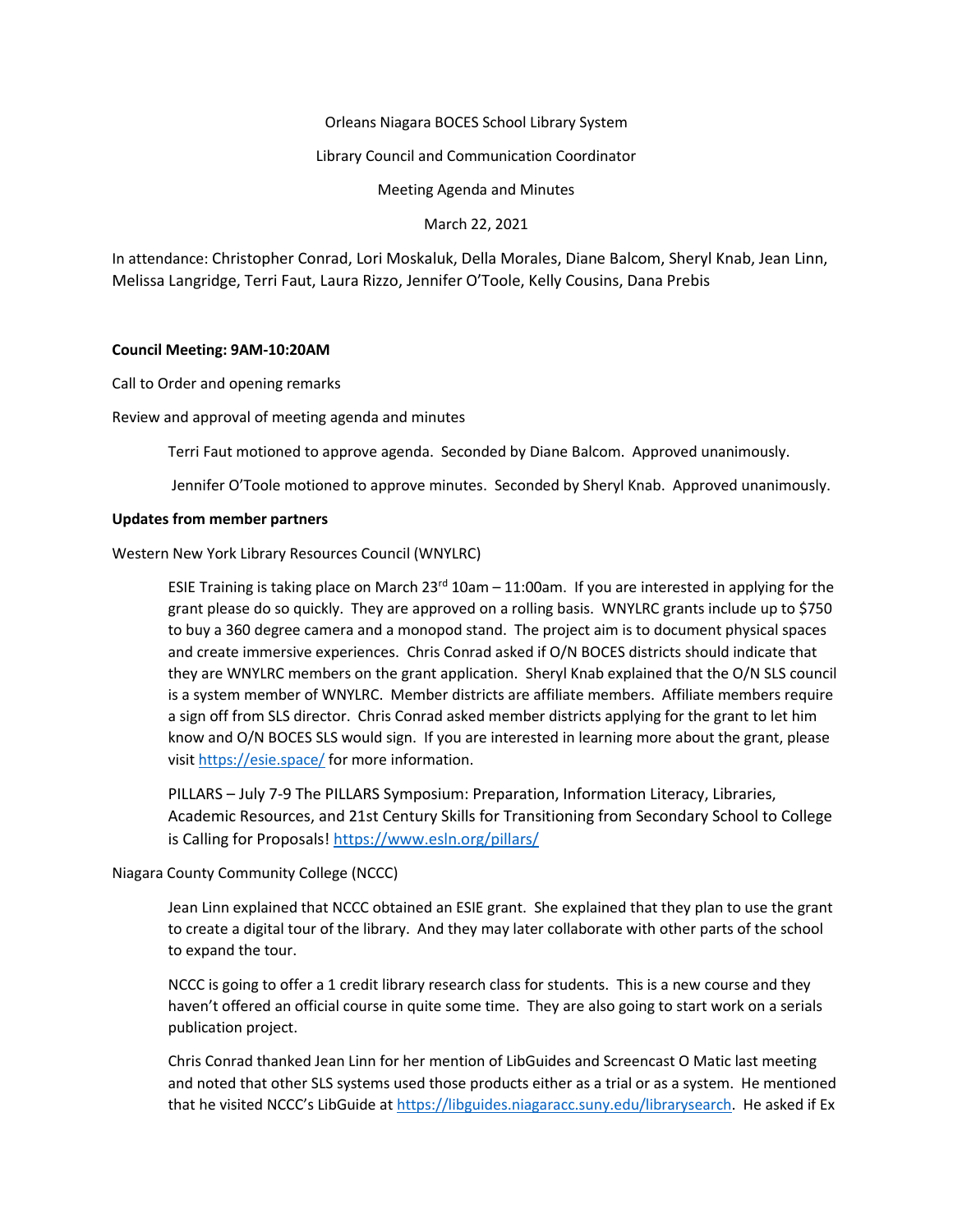Libris was their catalog. Jean Linn explained that Ex Libris Primo is the discovery platform. NCCC's library LibGuide has more information:

<https://libguides.niagaracc.suny.edu/c.php?g=945101&p=6982047>

Niagara Orleans Genesee Public Library (NIOGA)

Not present.

Niagara University (NU)

Chris Conrad welcomed Melissa Langridge to the council. She was designated by David Schoen, Niagara University Library Director, as the SLS council representative for Niagara University.

Melissa introduced herself. Melissa is the Coordinator of User Education and Outreach and Assistant Library Director at Niagara University.

Melissa detailed [Niagara University Senior Term Enrichment Program \(NUSTEP\).](https://www.niagara.edu/nustep/) This is a college preparation program open to high school seniors with an average of 80 percent or above. High School students may take college classes at a large discount. The program and courses may be tailored to meet the needs of the student. For more information about the program you may contact Patricia Macintosh ([http://pdm@niagara.edu\)](http://pdm@niagara.edu) or visit the NUSTEP website: [https://www.niagara.edu/nustep/.](https://www.niagara.edu/nustep/)

The courses are currently being offered via virtual instruction. And "academically ready juniors will also be considered."

# **5 Year Plan of Service**

## **Review**

Chris Conrad explained that he attended his orientation with the New York State Library on March  $11<sup>th</sup>$ . At the request of some member districts he reviewed what the School Library System is and what CoSers are. The definition of the SLS is complex. The New York State Education Department's Office of Cultural Education houses the New York State Library. The SLS is part of the NYS Library's Division of Library Development. There are 72 library systems including: 23 public library systems; 9 reference and research library resource councils; and 40 school library systems. SLS helps provide school districts with access to resources, professional development, and opportunities for collaboration.

The SLS helps manage library CoSers. "CoSer is an acronym for COoperative SErvice and describes a regional educational support program housed at BOCES. These services are centralized in order to save money for participating school districts or to allow smaller districts to have services which they might not be able to afford on their own."

Examples of O/N BOCES CoSers include:

565 Library Resources - coordination of database purchases, as of now it also includes a basic set of Soundzabound

501 Material Distribution - media, streaming e-content, courier, and classroom sets

6211 Instructional Resources – professional development offered by Mike Fisher, Bryan Whitley-Grassi, and Jennifer Talarico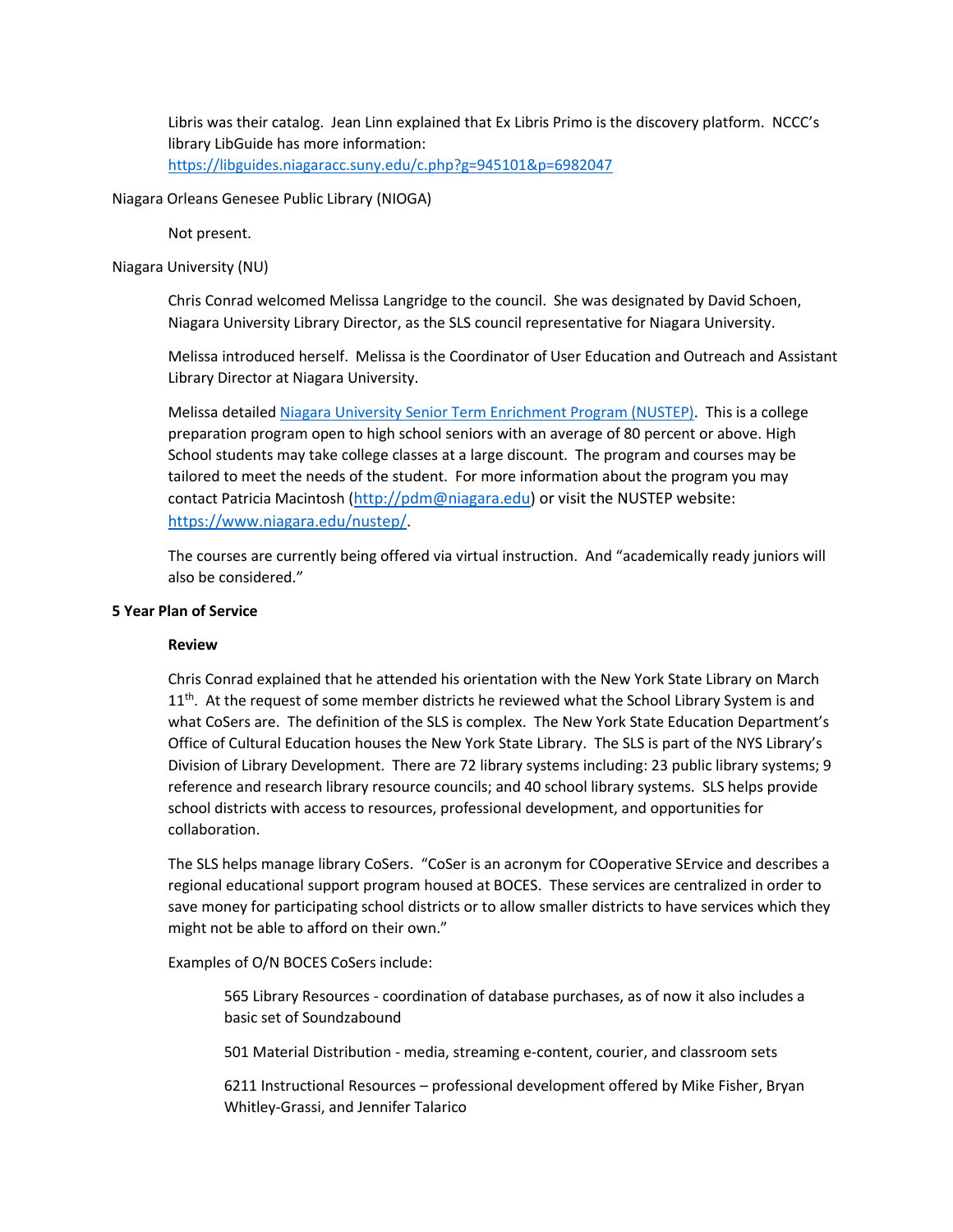Chris Conrad reviewed the 5 year plan process and general feedback from member plans detailed last council meeting. He then reviewed some large items that the proposed 2021-2026 5 Year Plan of Service will focus on.

Big goals included revising the Cooperative Collection Development (CCD) Plan. It is our belief that no one participates in it currently. CCD is established in law and "attempts to leverage funding to expand accessibility to specialized resources for all libraries participating in the CCD." We would like to revise this plan to include clear digital pathways for participation. This is the basis from which we would like to launch a proposed OverDrive regional collection. The SLS would "seed" a regional collection as a pilot but then it would eventually need to be sustained through district CoSer participation.

Another big goal is upgrading the TekData media server to the Insignia Catalog System. The contract was approved by the O/N BOES Board of Education on March 10, 2021. Chris Conrad explained that the goal of upgrading the system is to provide improved access to physical and digital resources. The plan is to provide districts participating in 565 Library Resources and 501 Material Distribution access to the Insignia platform. However, 565 participants would receive access to a very small selection of items. 501 participants would receive access to a larger collection of items and streaming media, as well as courier service of physical items.

#### **Vote**

Dana Prebis motioned to approve the 2021-2026 School Library System 5 Year Plan of Service.

Jean Linn seconded the motion.

SLS Council approved the motion unanimously.

#### **Resource Update**

**Soundzabound** – The SLS coordinator tracked PO's going back to 2008 and reached an agreement with Soundzabound. As a result, O/N BOCES has now acquired 58 site licenses to Volumes #1-4 and production. O/N BOCES has decided to give all districts participating in 565 Library Resources and 501 Material Distribution CoSer access to this collection. Usernames and passwords were emailed to each district communication coordinator. Trials were also given to districts that do not belong to that CoSer for the remainder of the 20-21 school year. O/N BOCES is currently looking for feedback from library staff members in order to potentially purchase additional volumes for 501 Material Distribution CoSer. The survey can be found here: **<https://forms.gle/EnDoRCQpep7aWYMP6>**.

**Subcommittee report on databases and other electronic resources** – Subcommittee met on March 3<sup>rd</sup> 2021. The general feeling among members was that we should continue Biography and Context for the reminder of the 20-21 school year and look for new resources for next year. They also recommended discontinuing Fact Cite 123. The committee did not come to an agreement on which resources to offer.

**SLS Coordinator follow up report and recommendation** – Chris Conrad explained that budget is set for this year and if we change resources mid-year we would need to scramble to find resources that fit that budget. There are a lot of changes going on including platform upgrades that demand attention. With a deal from Gale we can continue to offer Biography In Context for 1 year and 3 months at the same cost as one year. By using this, we can bring our purchase orders into alignment with the fiscal year and pay for the resource out of this year's budget. In the future, we might not be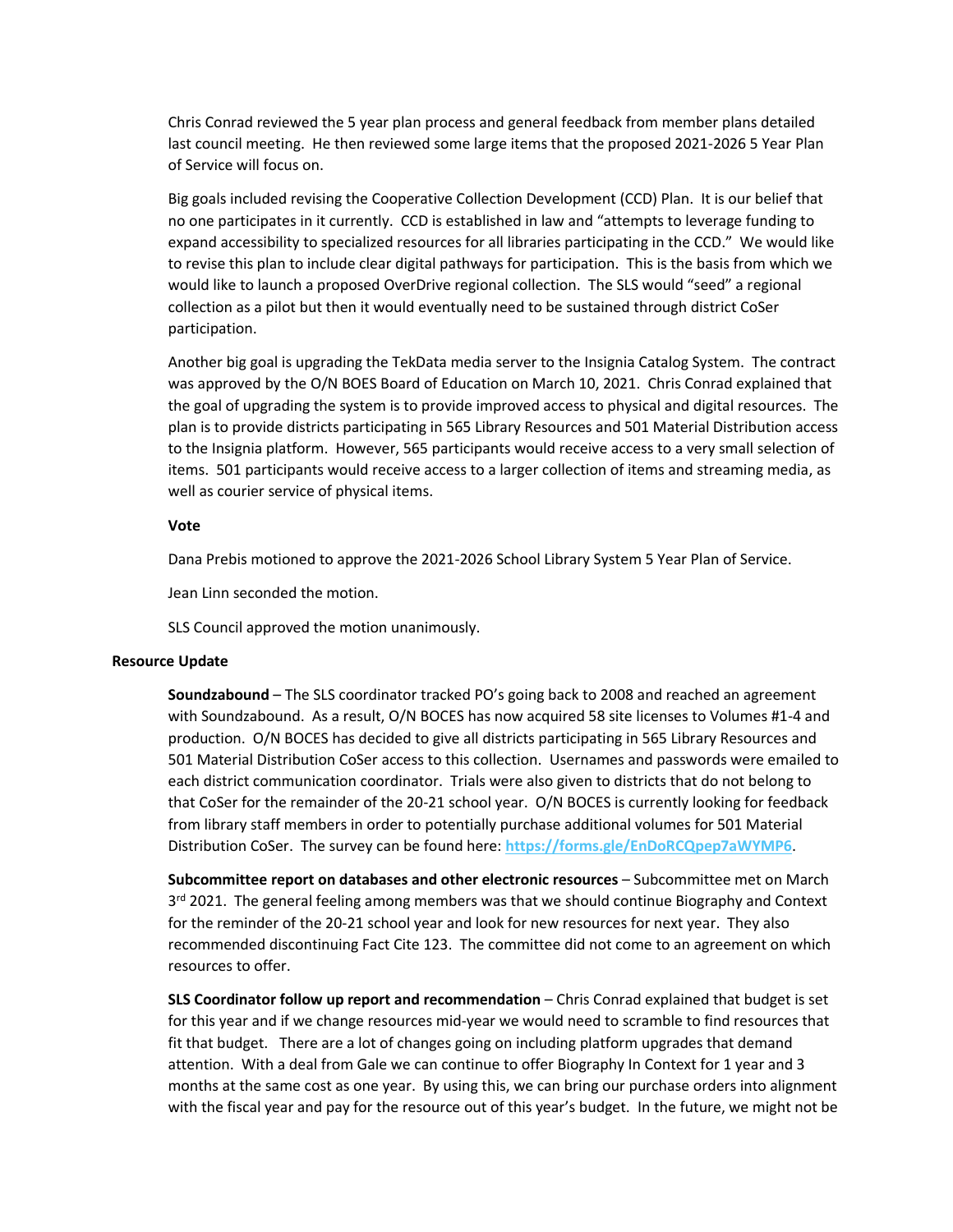able to do that. In order to offer eBooks, Chris Conrad could not find fiction resources as suggested by committee members that fit our budget. We plan to move forward with the pilot process for OverDrive next year.

To meet the needs of users for EBooks immediately, Chris Conrad explained that he did find two primarily non-fiction eBook collections that we could begin to offer our members this year as a trial. Chris Conrad explained that Shawntel Remy would review the collections later in the meeting.

**Insignia Transition Update –** Insignia agreement was approved by O/N BOCES Board of Education at their March 10th board meeting. Additional amendments were sent to Insignia**.** Chris Conrad started exploring the TekData server catalog data with Insignia and found potential issues with the quality of catalog records. Chris reviewed that TekData is SQL based. Inventory and weeding has not been performed in some time and will likely need to be done. Estimated 70% of records do not contain complete ISBN or UPC information. This information is used to provide direct matches in a catalog conversion. Chris Conrad and Insignia are exploring creative ways to replace catalog data with verified MARC records. The last resort is to re-catalog the collection.

Lori Moskaluk recommended reaching out to University at Buffalo's Department of Information and Library Science to see if MLIS students were interested in volunteering. Chris Conrad acknowledged this and stated that the timeline for the system to be up and running is September 2021. And that summer work might need to be used for staff at O/N BOCES. The SLS is currently awaiting final contract before proceeding in April. Chris Conrad has a meeting with MSLIS students at UB on April  $14<sup>th</sup>$ .

## **Budget Update**

**Staff Position –** approved by Civil Service. Posted on the O/N BOCES website. [https://www.onboces.org/site/default.aspx?PageType=3&DomainID=106&ModuleInstanceID=1158](https://www.onboces.org/site/default.aspx?PageType=3&DomainID=106&ModuleInstanceID=1158&ViewID=6446EE88-D30C-497E-9316-3F8874B3E108&RenderLoc=0&FlexDataID=7863&PageID=845) [&ViewID=6446EE88-D30C-497E-9316-3F8874B3E108&RenderLoc=0&FlexDataID=7863&PageID=845](https://www.onboces.org/site/default.aspx?PageType=3&DomainID=106&ModuleInstanceID=1158&ViewID=6446EE88-D30C-497E-9316-3F8874B3E108&RenderLoc=0&FlexDataID=7863&PageID=845)

#### **Professional Development**

WNY SLS region presents: "[Effectively Using the New School Library Program Rubric](https://drive.google.com/file/d/1iZLSWkPanXdAWoNIh7d2BaY067rlsL1a/view?usp=sharing)" [March 24th](https://forms.gle/s4gxrgVxqaQAjQB1A) (for librarians) 9-10:30 am [March 31st](https://forms.gle/BuxAbnm3xkgpAykR7) (for administrators and librarians) 9:30-10:00 am

WNY SLS region presents: "[EDIcon: Foundations of Equity, Diversity, and Inclusion](https://drive.google.com/file/d/1JmYJbsZ-UgVlZiXrWoWlSz20MuYnV19E/view?usp=sharing)" Session 1 [Cultural Competence] May 12th 9:30-11:00 am Session 2 [Implicit Bias] May 12th 1:00-2:00pm Session 3 [Privilege] May 14th 10:30am-12:00pm

Registration links will be forward on the SLS listserv.

Erie 2's Brian Mayer is hosting professional learning on Coding and Interactive Fiction. Date has not yet been announced.